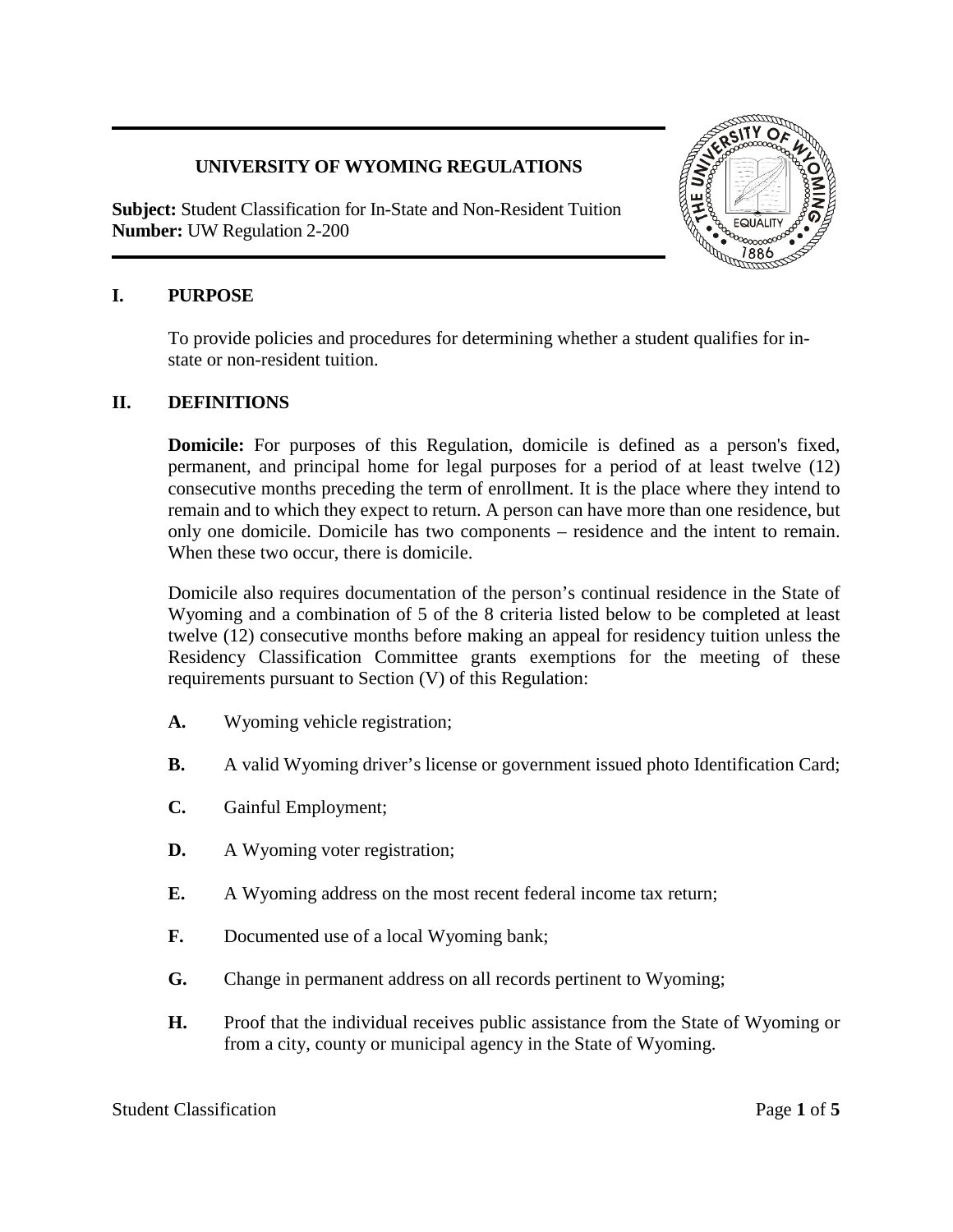**Gainful Employment:** Documented employment or self-employment within the state of Wyoming of at least twenty (20) hours per week continuously for a period of at least twelve (12) months or the equivalent number of work hours over the same period. Employment and monies derived dependent upon a status as a student does not qualify for consideration as gainful employment.

## **III. STUDENT CLASSIFICATION FOR TUITION AND FEE PURPOSES**

Individuals who qualify as Wyoming Residents shall pay the in-state tuition rate, as established by the Board of Trustees. All other students will be classified as non-resident for tuition purposes and shall pay the out-of-state tuition rate, as established by the Board of Trustees. For the purposes of determining qualification for in-state or non-resident tuition, the following apply:

- **A.** Students residing in Wyoming primarily as a student are not eligible for resident status for tuition purposes.
- **B.** Students who can provide sufficient documentation of the following, will be considered a resident for tuition purposes:
	- **1.** Any person whose Domicile is in Wyoming.
	- **2.** Graduates of a Wyoming high school.
	- **3.** Active Wyoming National Guard members and U.S. Armed Forces members stationed in Wyoming, and their dependents.
	- **4.** Graduate students for the duration of a University-funded or externally sponsored fellowship or graduate assistantship.
	- **5.** Wyoming residents temporarily absent from the State due to military service, attendance at an educational institution, or other type of documented temporary absence.
	- **6.** Individuals who have received an associate's degree from a Wyoming Community College, have been awarded resident tuition status by the Community College, and who subsequently attend the University within one year of leaving the Wyoming Community College.
	- **7.** A financial dependent who is under the age of 24 and under the care, custody, and support of a parent or legal guardian who is a Wyoming resident pursuant to this Regulation.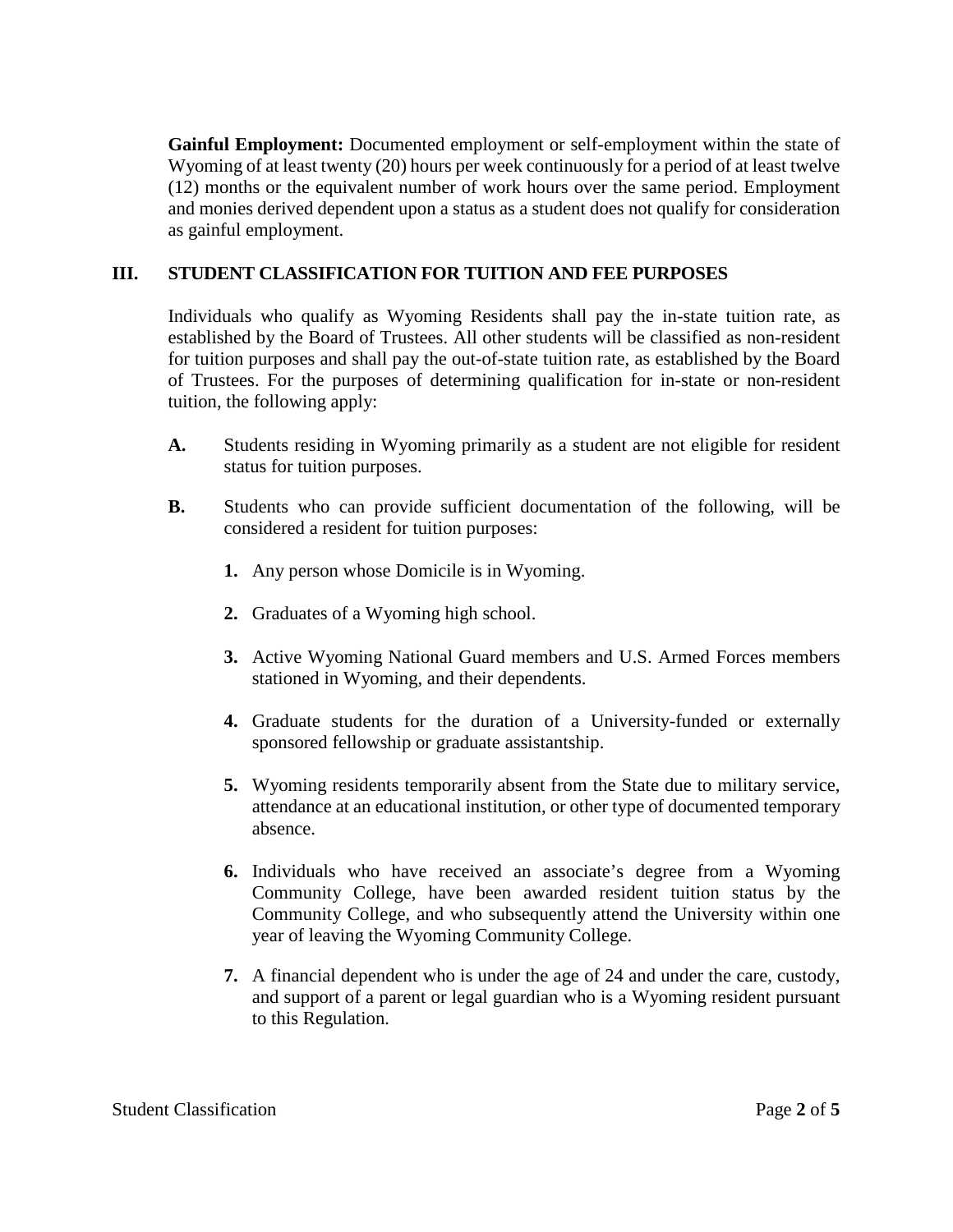- **8.** A financial dependent who is the spouse of an individual who is a Wyoming resident pursuant to this Regulation.
- **9.** An applicant for resident tuition who is a veteran, eligible individual, or covered individual as described in 38 U.S.C.  $3679(c)(2)$ , shall qualify as a resident for purposes of tuition at the University of Wyoming if the applicant provides:
	- **a.** A certificate or other evidence of the veteran's or uniformed service member's qualifying service in the uniformed services of the United States;
	- **b.** Documented evidence before or at the time of enrollment at the University of Wyoming that:

The applicant for resident tuition intends to live in Wyoming during the term of enrollment;

The veteran was discharged or released from a qualifying period of service in the active military, naval or air service before the date of enrollment or the uniformed service member is currently on active duty;

The applicant is a veteran, eligible individual or covered individual as described in 38 U.S.C. 3679(c)(2).

- **c.** A person who has qualified for resident tuition pursuant to the above requirements of this section, shall remain qualified in subsequent years if the person pursues one (1) or more courses of education while remaining continuously enrolled other than during regularly scheduled breaks, lives in the state during the term of enrollment; and, if the person is eligible through a transfer of eligibility pursuant to 38 U.S.C. 3319, the transfer has not been validly revoked. A spouse or child of a veteran, eligible individual, or covered individual as described in 38 U.S.C.  $3679(c)(2)$  who is eligible for resident tuition under paragraph 8 at the time of admittance to the University of Wyoming shall not lose eligibility for resident tuition before the time of enrollment at the University because the veteran, eligible individual, or covered individual as described in 38 U.S.C. 3679(c)(2) is transferred on military orders outside of this state.
- **C.** Individuals who are not U.S. citizens or permanent residents are considered nonresidents except as provided by Section (III)(B)(2) above.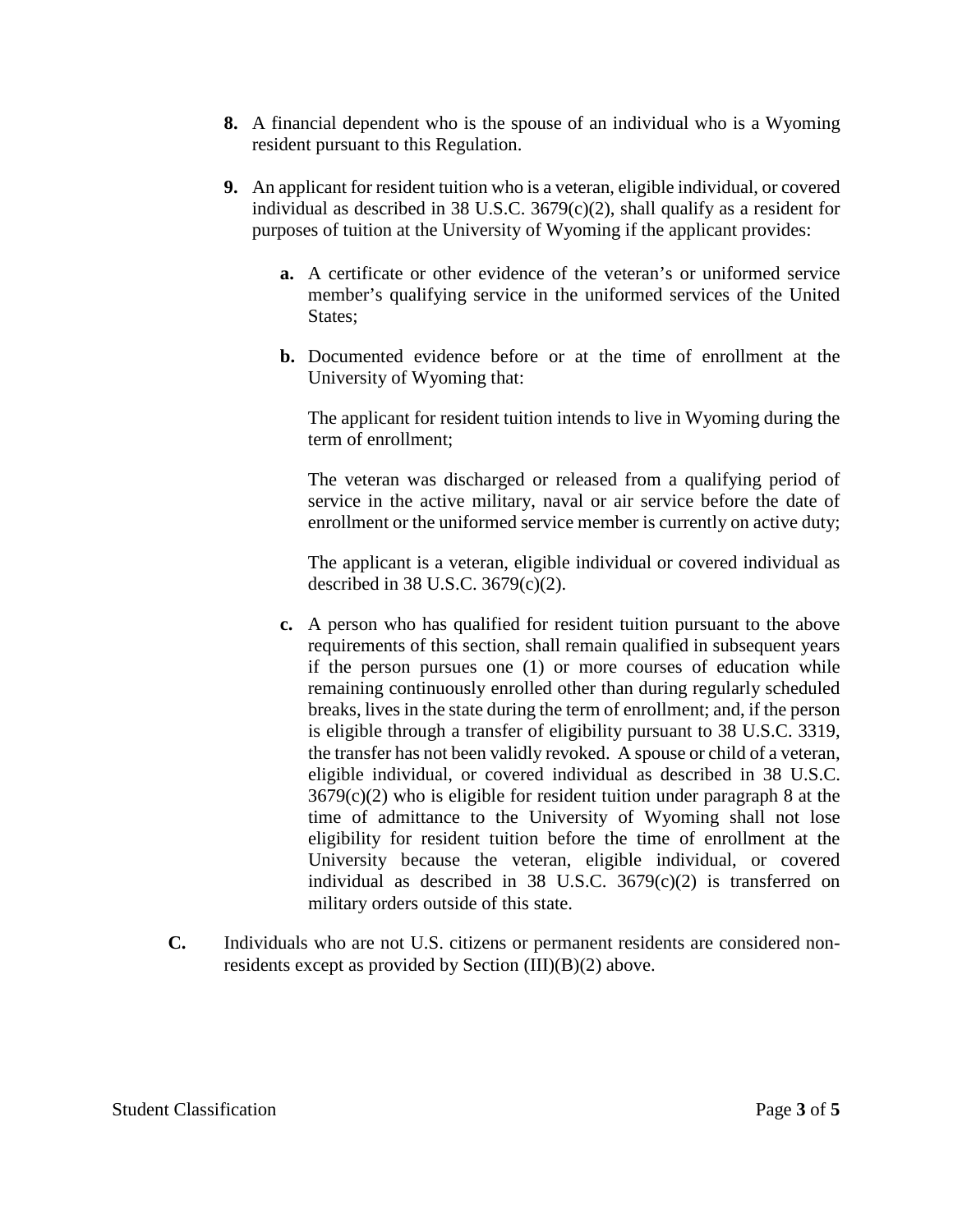### **IV. PETITIONING AND APPEALING TUITION DETERMINATIONS**

A student may petitions for classification as a resident by submitting to the University Registrar or designee all accompanying documentation on or before the first day of classes for the semester the student wants the tuition classification to be reconsidered.

A student may appeal the Registrar's decision to the Residency Classification Committee, within ten (10) calendar days of the date of the Registrar's or designee's decision. The members of the Residency Classification Committee shall be appointed by the President or designee.

The Residency Classification Committee will review the written decision of the Registrar along with the student's original application and accompanying documentation which were submitted to the Registrar prior to the submission deadline for that semester and make a written finding to affirm or reverse the classification decision of the Registrar. The student has the burden of proof to show that the Registrar committed error in making the original decision regarding classification. The decision of the Residency Classification Committee is final.

Individuals may be reclassified when facts indicate that a change in residency has occurred since the time of original residence classification or since their most recent appeal. Such reclassification will remain in effect so long as the individual is continuously enrolled at the University. Reclassification as an in-state student will not be applied retroactively to previous terms.

### **V. EXTENUATING CIRCUMSTANCES**

In special cases where nonresident students can demonstrate that they have experienced extenuating circumstances which have prevented them from meeting the requirements for residency listed above, the student may submit information representing their situation to the Residency Classification Committee. In these instances the student will not be limited to the written review in section IV and may request a meeting be held in person or virtually. Students requesting this type of exception must: (1) provide substantial evidence of the extenuating circumstances; and (2) provide sufficient evidence to the Residency Classification Committee of a non-academic reason for being in-state and of established residency for a minimum period of 12 months prior to the semester for which resident tuition is requested. The ruling of the Residency Classification Committee is final and no other opportunity for appeal will be granted. If a student wishes to request an exception to this Regulation based on a disability the student should work through University Disability Support Services to make the request.